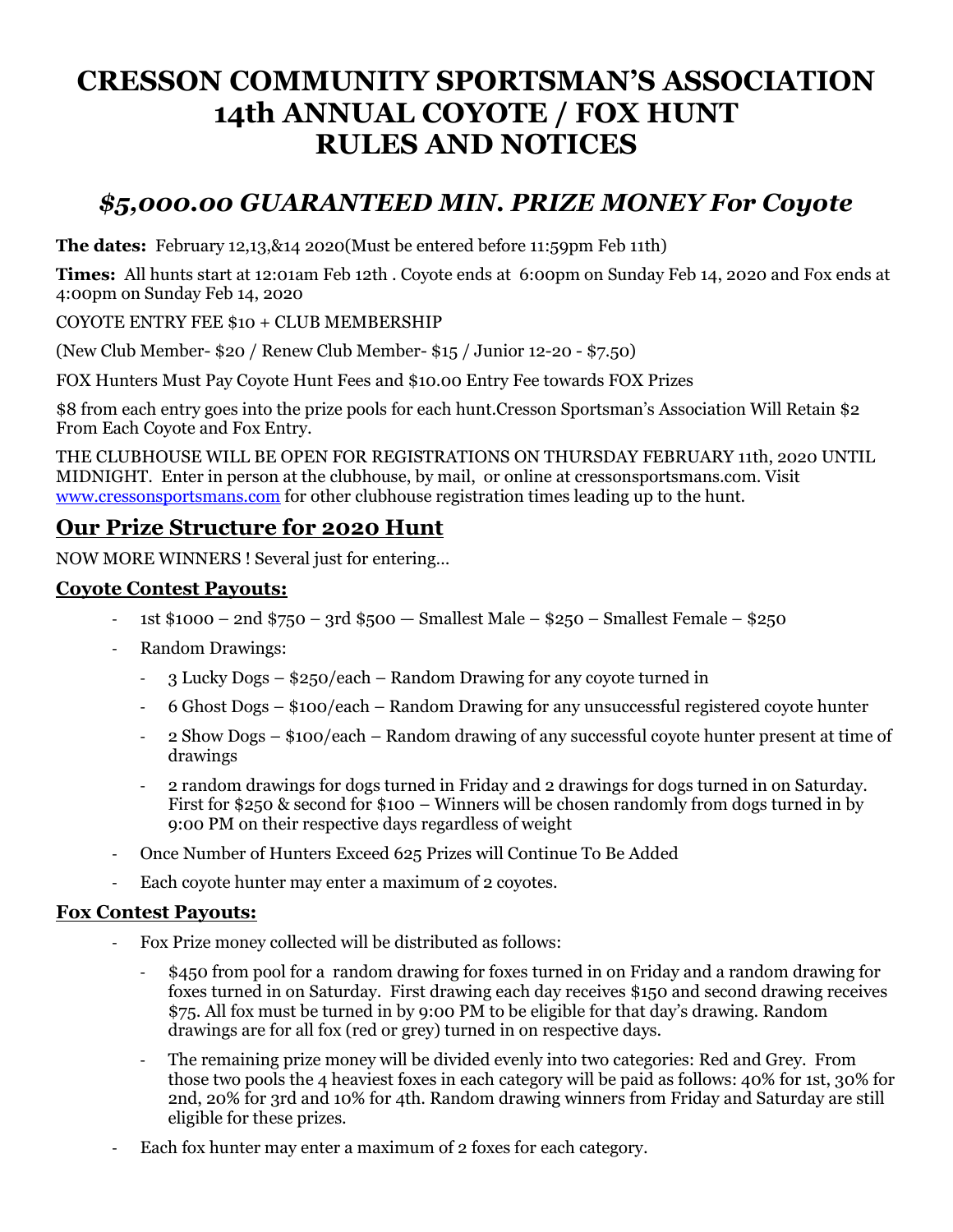### **Additional Rules, Definitions and Notices:**

- ‐ Coyote prize winners (1st, 2nd, 3rd, smallest male and smallest female) are determined by weight.
- ‐ Coyote Contest payout winners (1st , 2nd, 3rd, smallest male and smallest female) are not eligible for random drawings on Sunday.
- ‐ A successful coyote hunter is defined as anyone who is registered for the coyote hunt before the deadline who turns in a coyote carcass by 6:00 PM Sunday. An unsuccessful coyote hunter is defined as anyone registered for the coyote hunt before the deadline who does not turn in a coyote carcass.
- All registrations must be completed prior to the start of the coyote / fox hunt. The deadline is 11:59PM Thursday, February 11, 2018. Registrations can be made and paid for online at cressonsportsmans.com or in person at the clubhouse until 11:59 PM Thursday February 6, 2020. Registrations may also be made by regular mail. Mailed entries must be postmarked by February 11, 2020.
- ‐ All Hunts start at 12:01 AM Friday, February 12th. The Coyote hunt ends 6:00 PM Sunday, February 14th, 2020. The Fox Hunt ends at 4:00 PM Sunday February 14th.
- Coyote Registration fee is \$10.00 for the hunt and an additional \$10 for the Fox hunt. \$8.00 of each entry fee goes into the cash prize pool of each hunt. \$2.00 of each entry fee is retained by the club.
- If you wish to join the FOX hunt, you must enter the coyote hunt and pay an additional \$10.00 fee. \$8.00 will go into a PRIZE POOL for random drawings and the top four heaviest FOXES IN EACH (RED and GREY) CATEGORY determined by weight as described above. No FARM RAISED FOXES will be accepted, and will automatically disqualify hunter and entire hunting party. \$2.00 of entry fee will go to the club.
- Each participant must be registered for this hunt before the deadline. When hunting in groups, each member of the group must be registered. Houndsmen see below.
- Each participant must be a current 2020 member of the Cresson Sportsman's Association. Membership applications may be made at the same time as the coyote hunt registration. Successful hunters must present a complete and intact carcass, a valid driver's license and a valid hunting/furtakers license during weigh-in.
- Houndsmen must register a minimum of  $5$  hunters for their hunting party, members must write on their application the name of the hunt leader(s) / houndsmen.
- The Hunt is open to hunting for the entire state of PA. Coyotes and FOX must be killed during the days and times of this hunt, and The Cresson Sportsman's Association reserves the right to inspect the site of harvest. The Cresson Sportsman's Association reserves the right to have an autopsy performed on any animal presented at the hunt. A veterinarian and a wildlife biologist will be available during weigh in times to inspect all carcass's especially those suspected of being 'unnatural' in any way. The biologist will be removing parts from carcasses for study purposes. ALL coyotes presented are subject to this study.
- ‐ All PA Game Laws are in effect during this hunt. Violation of PA game laws or Cresson Sportsmans rules will result in disqualification for that person and / or group of persons involved in the infractions. Each hunter is responsible for the proper disposal of his/her coyote or fox carcass. No carcass is to be left on Club Property unless hunters are requested to do so by an official from The Cresson Sportsman's Association.
- ‐ The deadline for Coyote weigh-ins is 6PM on Sunday, February 14th. The deadline for Fox weigh-ins is 4PM on Sunday February 14th. Prizes will be announced upon completion of weigh in. Prize money will be mailed to winners at a later date after all validations are complete.
- ‐ Official weigh-ins will be done at the clubhouse from 2:00PM 9:00PM, Friday February 12th and Saturday February 13th and on Sunday, February 14th from 11:00 AM – 6:00 PM for coyotes and until 4:00PM for foxes. The carcasses will be marked as to prevent reentries. A limit of 2 coyote may be entered by each registered hunter. A limit of 2 fox of each color may be entered by each hunter.
- ‐ The Clubhouse is located at 1224 Saint Joseph Street, Loretto PA. The mailing address is PO Box 174 Cresson, PA 16630. The Clubhouse phone number is (814) 886-7727.